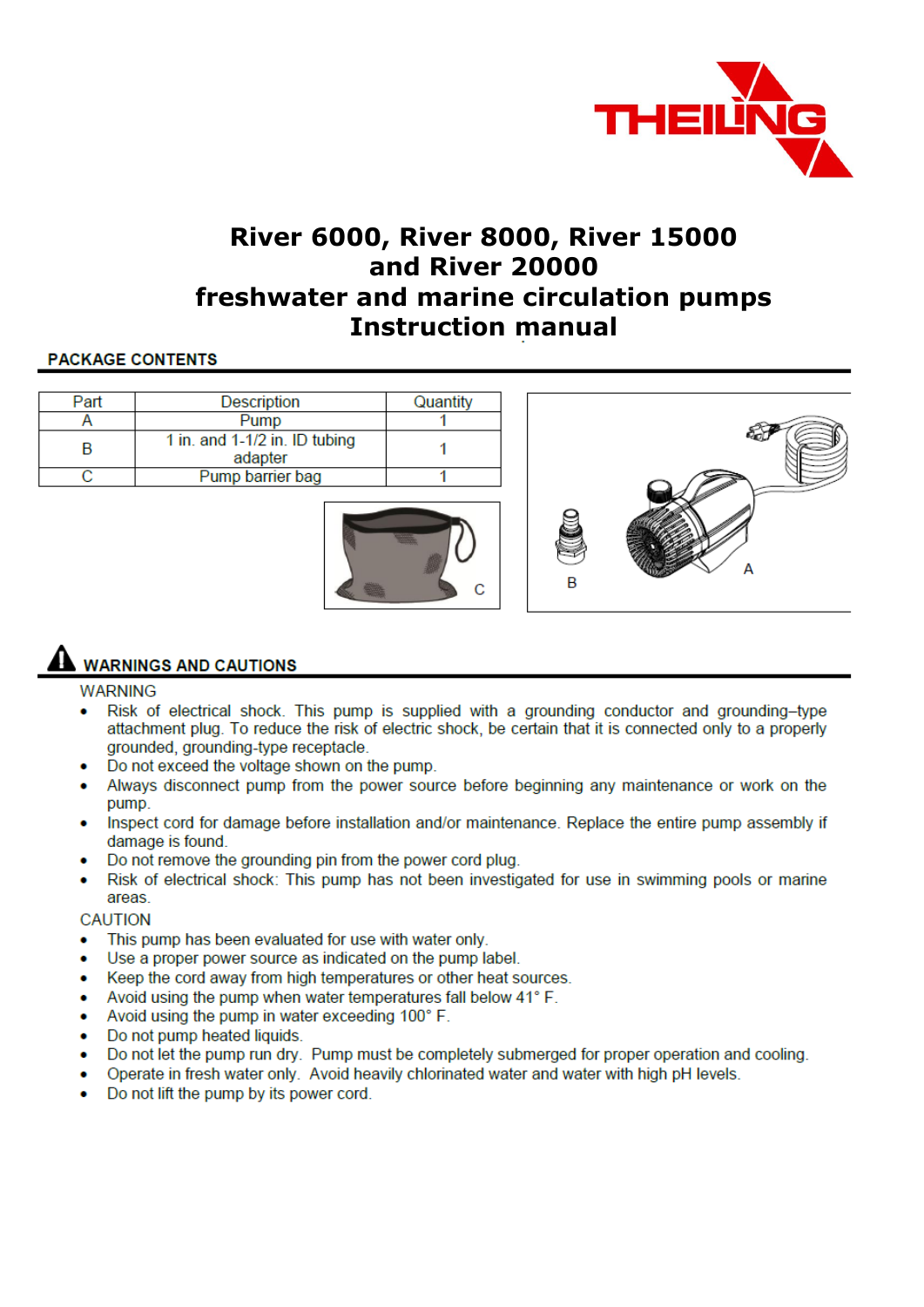

#### **PREPARATION**

Before beginning assembly or operation of product, make sure all parts are present. Compare parts with package contents list and diagram above. If any part is missing or damaged, do not attempt to assemble, install or operate the product. Contact customer service for replacement parts.

- **Estimated Assembly Time: 5 minutes**  $\bullet$
- Tools required for assembly: hacksaw.  $\bullet$

#### **OPERATION INSTRUCTIONS**

1. For maximum water flow, it is recommended that the largest tubing size for your pump is used. If using 1 in. ID tubing. proceed to step 2. If using 1-1/2 in. ID tubing, cut the adapter as shown using a hacksaw. Fig. 1



Fig. 1



Fig. 2



Fig. 3



Fig. 4

 $Fig. 2$ NOTE: Tubing is NOT INCLUDED.

2. Connect tubing to the outlet of the pump using an adapter.

3. Place the pump inside the pump barrier bag. Pull the drawstring until the pump barrier bag is fully closed around the tubing and power cord. Tie a knot in the drawstring. Fig. 3

4. Place the pump into the water and connect to a proper power source. Fig. 4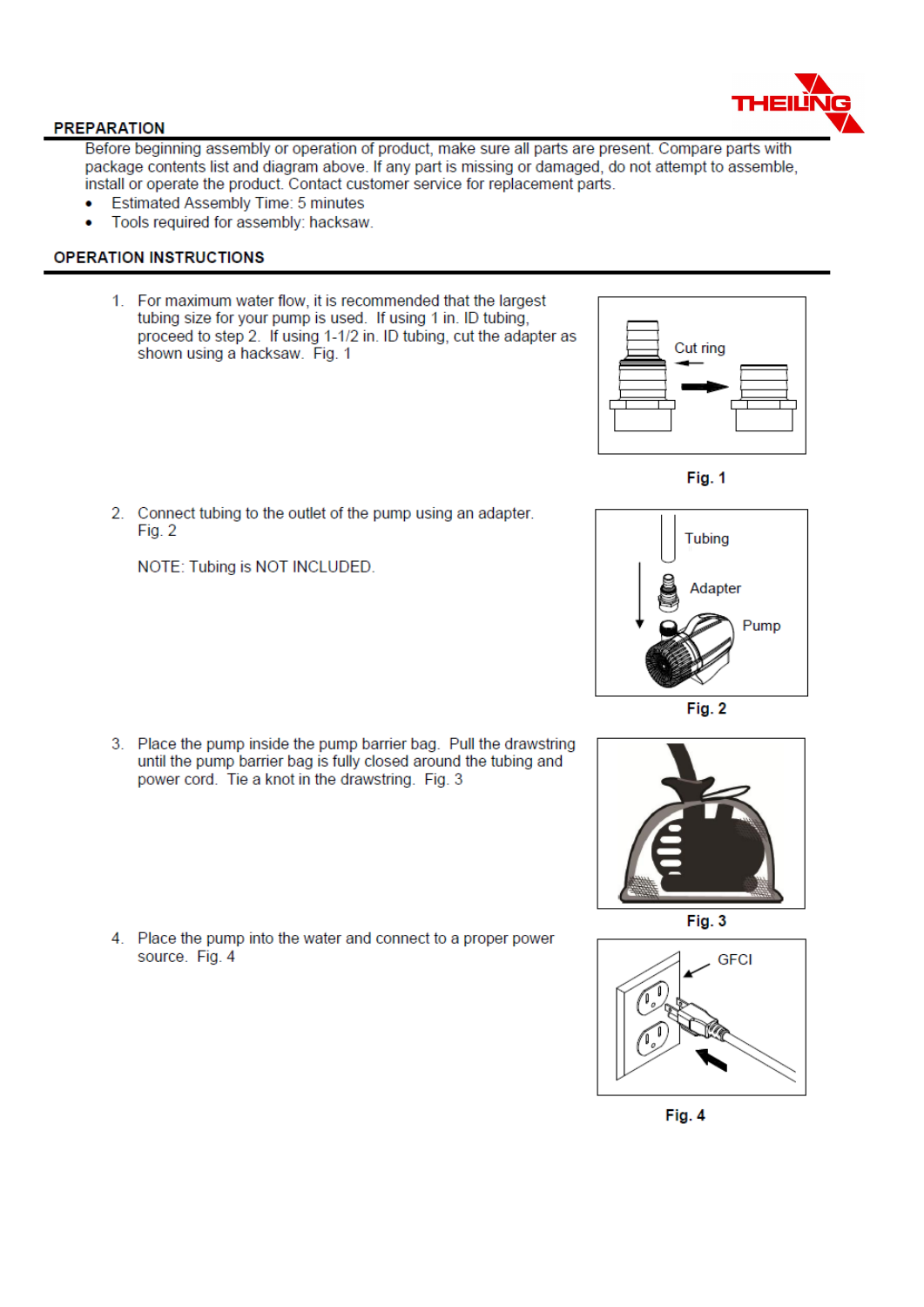

#### **CARE AND MAINTENANCE**

- Clean the pump barrier bag and (if necessary the pump) regularly depending upon the environment in which it is operated. A drop in water flow is an indication that your pump barrier bag and/or pump require cleaning. The pump barrier bag not only protects your pump but significantly reduces the need for pump maintenance.
- Before cleaning, always disconnect the pump from the power source.
- Remove any large debris from pump barrier bag. Use a garden hose to rinse off any other dirt  $\bullet$ from the pump barrier bag.
- Remove all parts from the pump and clean in warm, soapy water.
- Disassemble the screen and remove the impeller housing to expose the impeller assembly. Remove the impeller assembly by pulling on the back round plate behind the impeller.
- Use a soft cloth or brush to clean the impeller assembly and the inside of the impeller housing.  $\bullet$ Refer to the diagram in the replacement parts list.

#### **TROUBLESHOOTING**

If the pump fails to operate:

- Check to make sure the power cord is plugged in and the pump is getting power.
- Check the pump outlet and any tubing, fountains, spitters, etc., for kinks or obstructions. ×
- Remove the inlet screen and/or pump cover, and impeller housing to expose the impeller. Turn  $\bullet$ the impeller to ensure that it is not broken or jammed. Also check to make sure that the ceramic shaft or bearings are not broken.

If the performance of the pump is not satisfactory or the pump does not flow evenly:

- Check to make sure the pump is completely submerged in water.
- Check to make sure the impeller and the housing are clean.
- Check to make sure the pump barrier bag is clean.